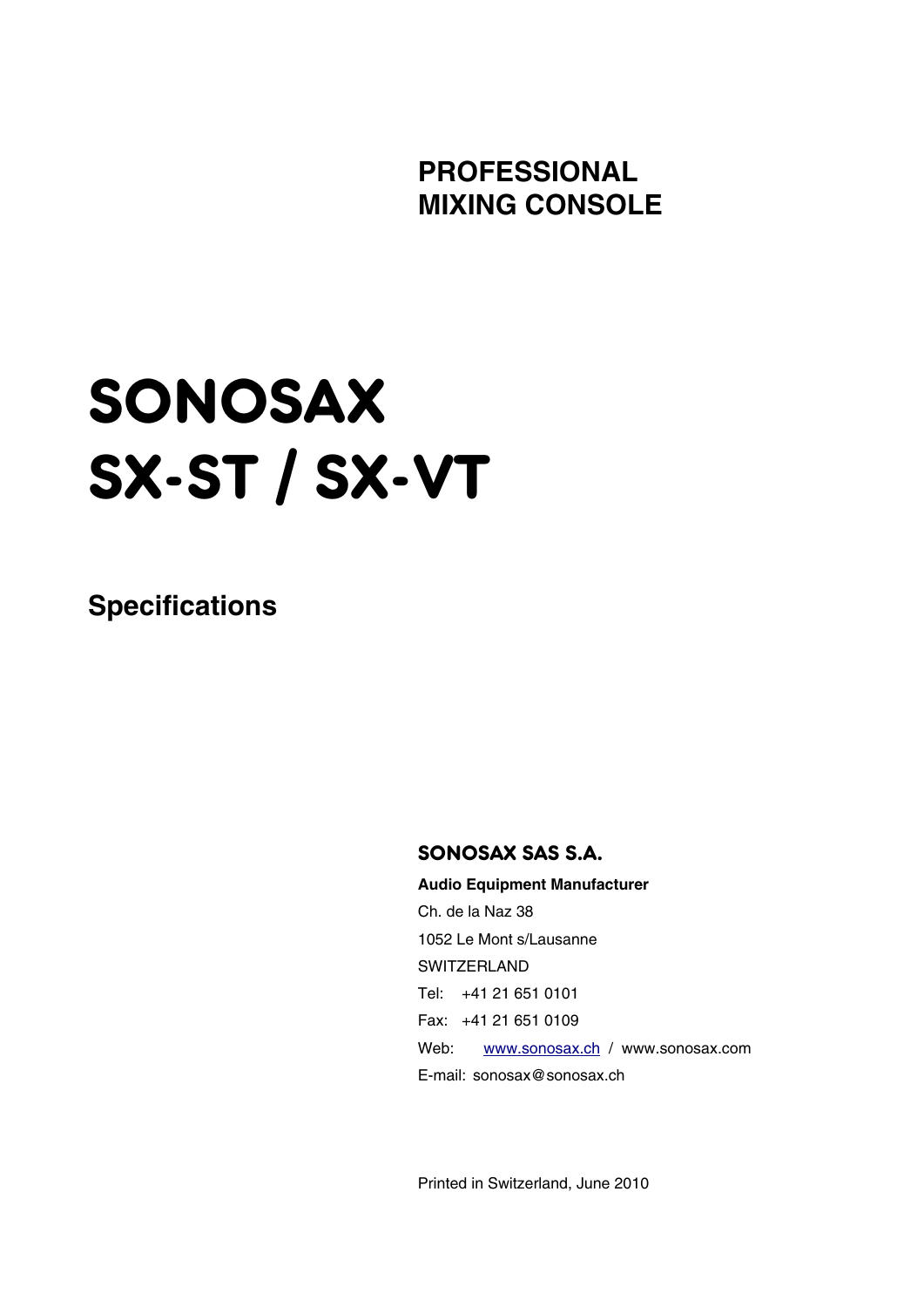## SONOSAX SX-ST **and** SX-VT **Specifications**

#### **General and notes**

All specifications mentioned hereafter apply to standard models only.

SONOSAX SAS SA reserves the right to modify these characteristics at any time without prior notice.

For measurements and/or settings the reference is: 0dBu = 0.775V (eg. +6dBu = 1.55V / +4dBu = 1.23V )

#### **Summary of characteristics**

| Frequency response:                                                               | 10Hz to 200kHz $\pm$ 0.5dB<br>30Hz to $200$ kHz $\pm$ 0.1dB                                                                                                                                                                                                                                                              |  |  |
|-----------------------------------------------------------------------------------|--------------------------------------------------------------------------------------------------------------------------------------------------------------------------------------------------------------------------------------------------------------------------------------------------------------------------|--|--|
| Equivalent input noise:                                                           | -128dBu (22Hz to 22kHz - 150 $\Omega$ source @ 60dB gain)                                                                                                                                                                                                                                                                |  |  |
| Input gain Fixed Steps:<br>Input gain Fine:<br>Fader gain:<br>Overall gain range: | 60dB<br>48dB<br>36dB<br>24dB<br>12dB<br>0dB<br>±20dB from CAL Position (40dB end to end)<br>selectable +12dB or +24dB<br>fader @<br>0dB l<br>$-20dB$ to $+80dB$<br>fader @ +12dB<br>$-8$ dB to $+92$ dB<br>fader @ +24dB<br>$+4dB$ to $+104dB$                                                                           |  |  |
| Overall dynamic range:<br>Input headroom:                                         | 128dB<br>24 dB (when gain potentiometer is at CAL position)                                                                                                                                                                                                                                                              |  |  |
|                                                                                   | Crosstalk between 2 channels: better than 100dB 10Hz to 1kHz<br>better than 90dB 10Hz to 20kHz                                                                                                                                                                                                                           |  |  |
| Overall harmonic distortion THD+N: < 0.01 %                                       |                                                                                                                                                                                                                                                                                                                          |  |  |
| Main Level meters:                                                                | moving coil Peak Meters IEC-268-10 type 1 (factory default)<br>internally selectable to IEC-268-10 type 2 or absolute Peak<br>large level scale from -32dB to +12dB<br>reading 0dB at nominal level<br>switchable to Level and Phase Correlation meter<br>battery level indication                                       |  |  |
| LED's Level indicators:                                                           | $+6dB$<br>Red<br>Yellow<br>0dB Nominal level<br>Green<br>$-10dB$<br>Green<br>$-20dB$<br>- 40dB<br>Green                                                                                                                                                                                                                  |  |  |
| Overload indication:<br>Led level reading accuracy:                               | turns all leds ON 6dB before clipping<br>$\pm$ 0.1dB for 0dB                                                                                                                                                                                                                                                             |  |  |
| Nominal output level:                                                             | +6dBu or +4dBu (internally selectable)<br>0dB reading on all Peak level meters reflect the nominal level<br>An internal jumper sets the global nominal level of the entire mixer.<br>It automatically affects the setting of all peak-meters, output levels,<br>the internal 1kHz ref tone, the 0 setting of the limiter |  |  |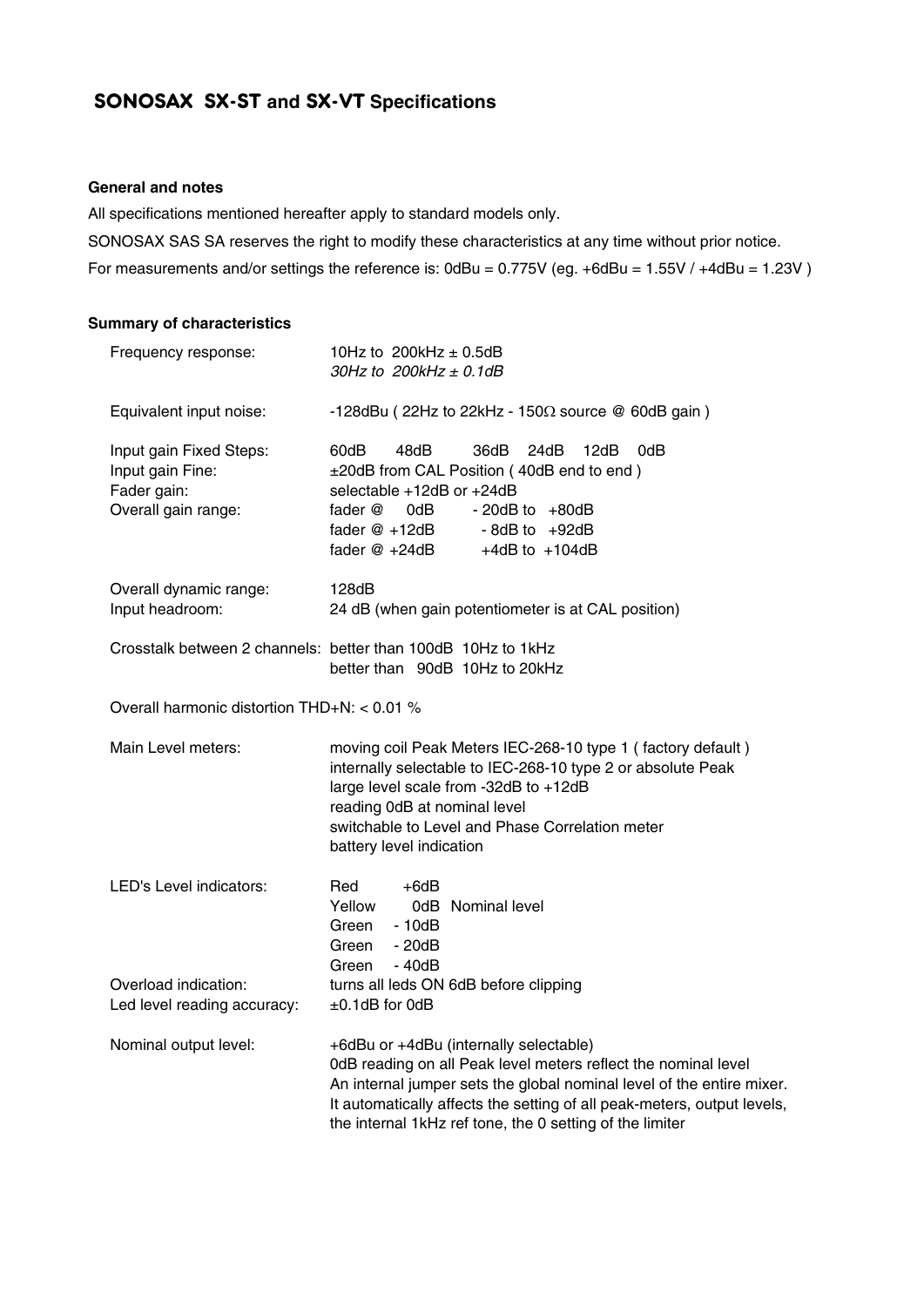#### **Mic/Line inputs**

| Input type:       | electronically balanced                     |
|-------------------|---------------------------------------------|
| Input impédance:  | $6.8k\Omega$ , linear from 10 Hz to 200 kHz |
| Filtres RF:       | standards                                   |
| Microphone power: | +48V (phantom power)                        |

| 60dB     | 48dB         | 36dB           | 24dB       | 12dB       | 0dB          |
|----------|--------------|----------------|------------|------------|--------------|
|          |              |                |            |            |              |
| -54dBu   | -42dBu       | -30dBu         | -18dBu     | -6dBu      | +6dBu        |
| -30dBu   | $-18$ d $Bu$ | -6dBu          | +6dBu      | $+18$ dBu  | $+25$ dBu    |
| >100dB   | >100dB       | >100dB         | >90dB      | >65dB      | $>60$ d $B$  |
| >100dB   | >100dB       | >100dB         | >90dB      | >65dB      | $>60$ d $B$  |
| -68dBu   | -79.8dBu     | $-90.4$ d $Bu$ | -96.9dBu   | -98.5dBu   | $-100.3$ dBu |
| $-128dB$ | $-127.8dB$   | $-126.4dB$     | $-120.9dB$ | $-110.5dB$ | $-100.3dB$   |
|          |              |                |            |            |              |

\* *Equivalent input noise with a 150* Ω *load source* 

THD\*\* (Fader version) :  $< 0.005$  % THD\*\* (VCA version) : < 0.015 %

\*\* de 22Hz à 22KHz at nominal level

| Low frequency Filter (LF Cut):<br>Low frequencies Equaliser:<br><b>High frequencies Equaliser:</b><br>Mid semi parametric Equaliser: | 18dB/octave, from 15Hz to 400Hz<br>4 dB/octave, ±12dB at 80Hz, ±15dB at 40 Hz<br>4 dB/octave, $\pm$ 12dB at 8kHz, $\pm$ 15dB at 16 kHz<br>6 dB/octave, ±11dB from 200Hz to 8 kHz |  |  |
|--------------------------------------------------------------------------------------------------------------------------------------|----------------------------------------------------------------------------------------------------------------------------------------------------------------------------------|--|--|
| <b>Direct Output Level:</b>                                                                                                          | internally selectable Pre EQ, Pre Fade or Post Fader<br>+6dBu ou +4dBu depending on global nominal level setting<br>electronically balanced, output impedance $< 50\Omega$       |  |  |
| Insert Output Level (optional):<br>Insert Return Level (optional):                                                                   | unbalanced, output impedance <50<br>0dBu<br>unbalanced, output impedance $< 10k\Omega$<br>0dBu                                                                                   |  |  |
| Limiter:                                                                                                                             | from infinite to -30dB below internal nominal level<br>Attack time: ~500µs, release time: 300ms                                                                                  |  |  |
| Compressor (VCA version) :                                                                                                           | attack time : ~200µs, release : 500ms<br>compression ratio: from 1:1 to infinite:1                                                                                               |  |  |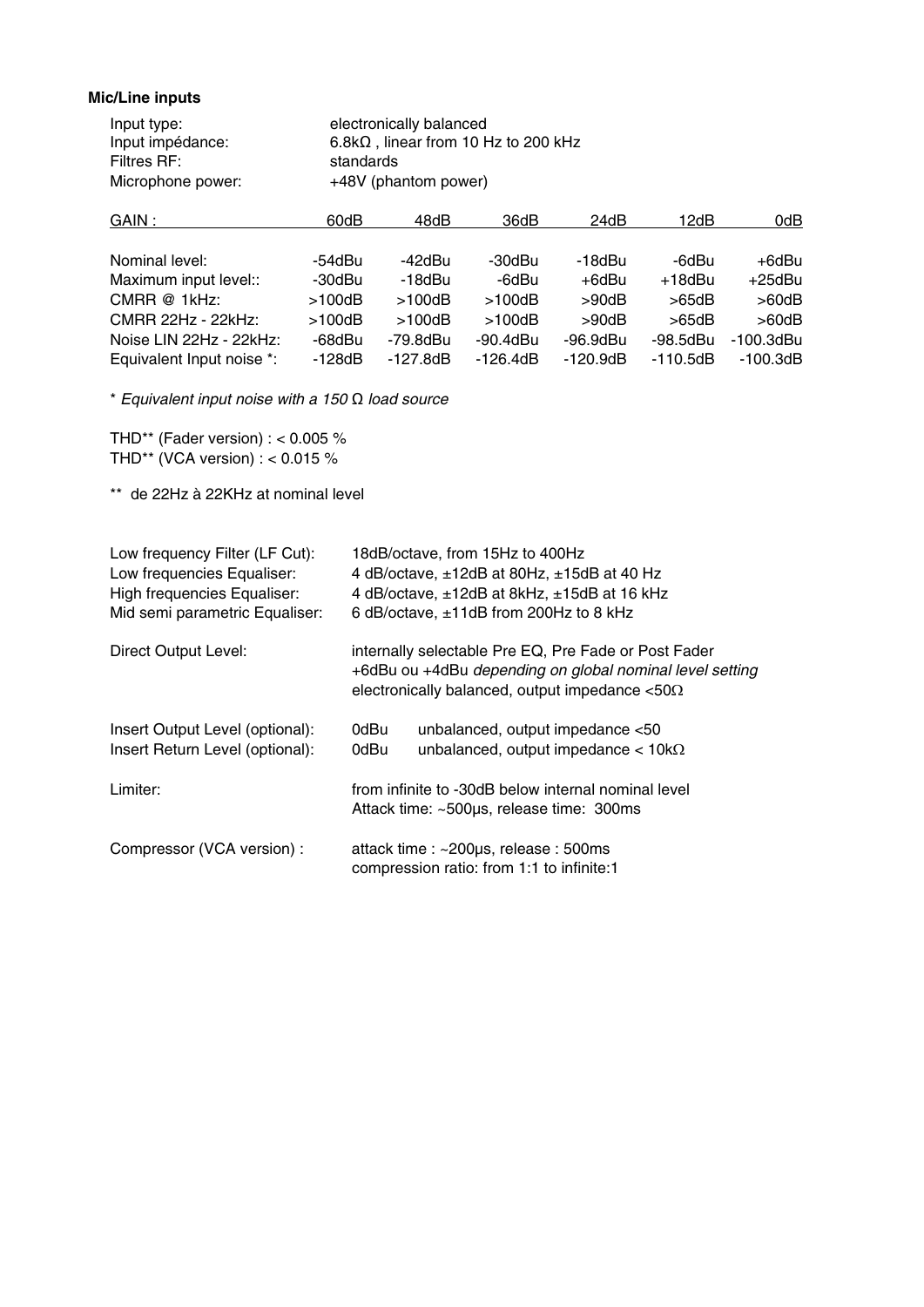## **Main outputs**

| Output type:                               | electronically balanced<br>$< 50\Omega$                  |
|--------------------------------------------|----------------------------------------------------------|
| Output impedance:<br>Nominal output level: | +6dBu or +4dBu depending on global nominal level setting |
| Maximum output level:                      | +25dBu (+22.5dBm with 600 $\Omega$ z-load)               |
| <b>Output Noise:</b>                       | unweighted from 22Hz to 22KHz                            |
| Master faders closed:                      | $-103$ d $Bu$                                            |
| Master faders at max:                      | - 96dBu                                                  |
| One input ch. assigned:                    | - 92dBu (at unity gain)                                  |
| Frequency response:                        | 10Hz to $200$ kHz $\pm$ 0.5dB                            |
| Distortion THD+N:                          | 0.03% to 10 Hz / 0.005% 100Hz to 22kHz                   |
| Cross Talk (stereo pair):                  | 100dB 10Hz to 1kHz / 90dB at 22kHz                       |
| <b>Auxiliary outputs</b>                   |                                                          |
| Output type:                               | electronically balanced                                  |
| Output impedance:                          | $< 50 \Omega$                                            |
| Nominal output level:                      | +6dBu or +4dBu depending on global nominal level setting |
| Maximum output level:                      | +25dBu (+22.5dBm with 600 $\Omega$ z-loag                |
| <b>Output Noise:</b>                       | unweighted from 22Hz to 22KHz                            |
| Master faders closed:                      | $-103$ d $Bu$                                            |
| Master faders at max:                      | - 86dBu                                                  |
| One input ch. assigned:                    | - 82dBu (at unity gain)                                  |
| Frequency response:                        | 10Hz at 200kHz $\pm$ 0.5dB                               |
| Distortion THD+N:                          | 0.03% at 10 Hz / 0.005% 100Hz at 22kHz                   |
| Cross Talk:                                | 86dB 10Hz at 1kHz / 80dB at 22kHz                        |
| <b>Monitor outputs</b>                     |                                                          |
| Output type:                               | stereo, unbalanced, transformer-less                     |
| Output impedance:                          | $> 4\Omega$                                              |
| Maximum output level:                      | $+20$ dBu                                                |
| Load impedance :                           | $30\Omega$ minimum for each monitor output               |
| <b>Return's inputs</b>                     |                                                          |
| Input type:                                | electronically balanced                                  |
| Input impedance:                           | 6.8kΩ, linear de 10 Hz à 200 kHz                         |
| Nominal input level:                       | +6dBu or +4dBu                                           |
| <b>Oscillator</b>                          |                                                          |
| Frequency:                                 | 1kHz                                                     |
| Level:                                     | nominal level, depends on global nominal level setting   |
| Distortion THD+N:                          | lower than 2%                                            |
| <b>Micro Tbk/Slate</b>                     |                                                          |
| Input type:                                | electronically balanced                                  |
| Input gain:                                | 70dB max. (automatic gain control)                       |

microphone<br>microphone

Mic powering: selectable 6Vdc for Electrets or 48V phantom for Condenser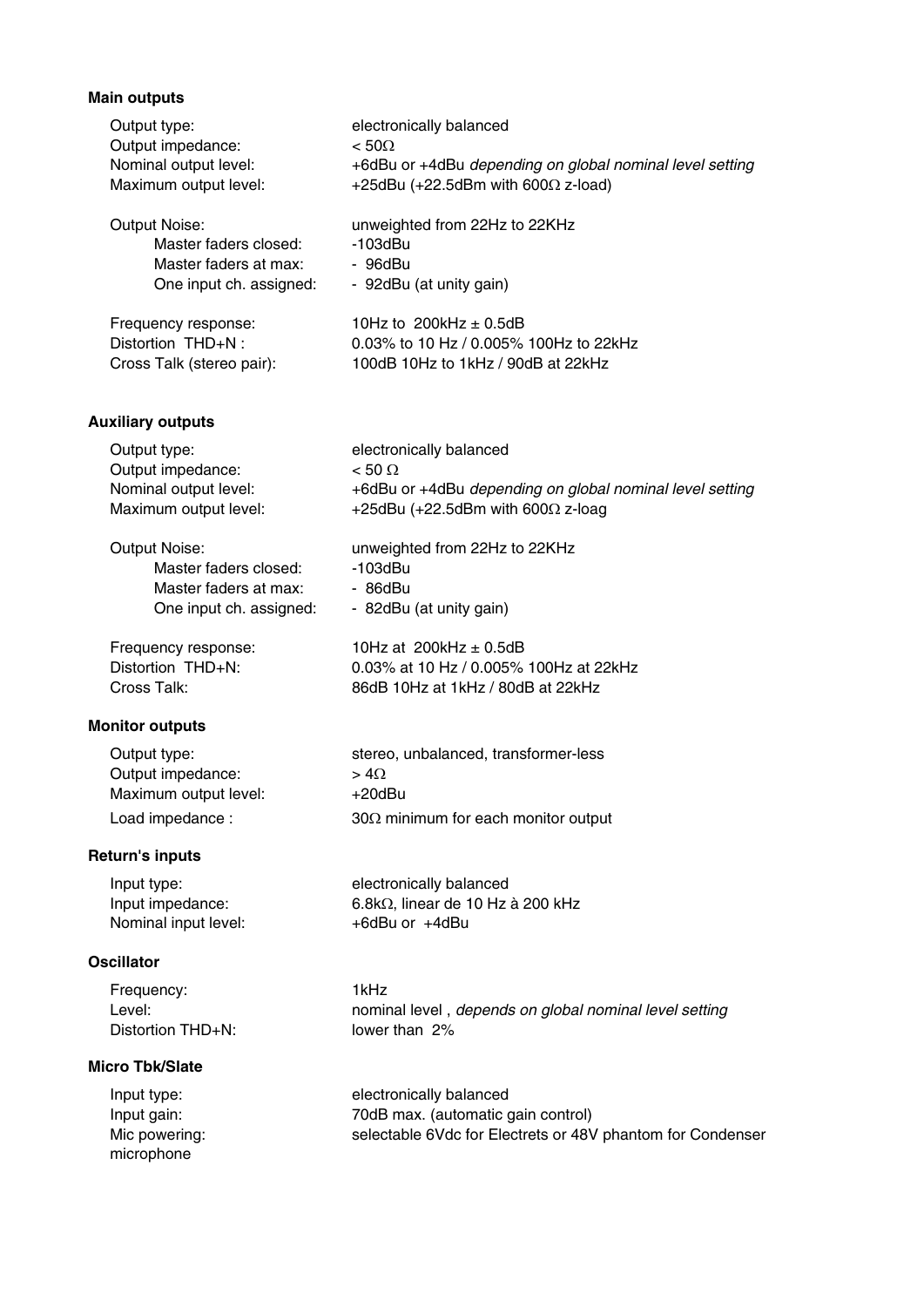## **Digital outputs**

| Output type:<br>Sampling frequencies:<br>Accuracy:<br>Connector: | AES 31, electronically balanced with transformer, 3Vpp<br>44,1kHz to 192kHz<br>+/- 10 ppm standalone or +/- 10 ppm with integrated recorder<br>Sub-D 25pin      |
|------------------------------------------------------------------|-----------------------------------------------------------------------------------------------------------------------------------------------------------------|
| Digital output level:<br>Note:                                   | -18dBFS at "0" peak-meter for a nominal level of +6dBu<br>-20dBFS at "0" peak-meter for a nominal level of +4dBu<br>on request the digital can be set at -9dBFS |
| Overall dynamic range:                                           | linear: 117 dB / weighted Asa A: 120dB                                                                                                                          |
| <b>Connexion synchronisation</b>                                 |                                                                                                                                                                 |
| Sync Input                                                       |                                                                                                                                                                 |
| Connector:                                                       | <b>SMA</b>                                                                                                                                                      |
| (Word Clock)                                                     |                                                                                                                                                                 |
| Mode:                                                            | square wave signal                                                                                                                                              |
| Input format:                                                    | 44.1, 48, 88.2, 96, 176.4 et 192kHz $\pm$ 0.2%                                                                                                                  |
| Impedance:<br>Electrical level:                                  | $75\Omega$<br>$0.3 - 7Vpp$                                                                                                                                      |
|                                                                  |                                                                                                                                                                 |
| (Video)                                                          |                                                                                                                                                                 |
| Mode:                                                            | Tri-level & bi-level sync-compatible<br>PAL/25, NTSC/29.97, 1080/23.97, 1080/24, 1080/25,                                                                       |
| Input format:                                                    | 1080/29.97, 1080/30, 720p/24, 720p/25, 720p/29.97, 20p/30                                                                                                       |
|                                                                  | 720p/50, 720p/59.94, 720p/60, 295M-P/25                                                                                                                         |
| <b>Word Clock Output</b>                                         |                                                                                                                                                                 |
| Mode:                                                            | square wave signal                                                                                                                                              |
| Impedance:                                                       | $75\Omega$                                                                                                                                                      |
| Connector:                                                       | Lemo 5 pin (on TC connector)                                                                                                                                    |
| Electrical level:                                                | 3Vpp                                                                                                                                                            |
| <b>Connexion TimeCode</b>                                        |                                                                                                                                                                 |
| Entrée TC:                                                       |                                                                                                                                                                 |
| Mode:                                                            | SMPTE unbalanced, JAM sync, no JAM and Internal                                                                                                                 |
| Format:                                                          | Auto, 24, 25 and 29.97, 30 drop and non drop                                                                                                                    |
| Impedance:                                                       | $2k\Omega$                                                                                                                                                      |
| Connector:<br>Electrical level:                                  | LEMO 5 pin Aaton compatible<br>$0.3 - 7Vpp$                                                                                                                     |
| Sortie TC:                                                       |                                                                                                                                                                 |
| Mode:                                                            | SMPTE unbalanced                                                                                                                                                |
| Format:                                                          | 24, 25 et 29.97, 30 drop et no drop                                                                                                                             |
| Impedance:                                                       | 100 $\Omega$                                                                                                                                                    |
| Connector:<br>Electrical level:                                  | LEMO 5 pin Aaton compatible<br>3Vpp                                                                                                                             |
| Time Code:                                                       |                                                                                                                                                                 |
| Mode:                                                            | Free run, Record run and Set from time                                                                                                                          |
| Note:                                                            | the real time clock is maintained with an internal battery                                                                                                      |
|                                                                  | Its accuracy is $\pm 1$ ppm at 25°C, and $\pm 2$ ppm from 0°C to 40°c                                                                                           |
|                                                                  |                                                                                                                                                                 |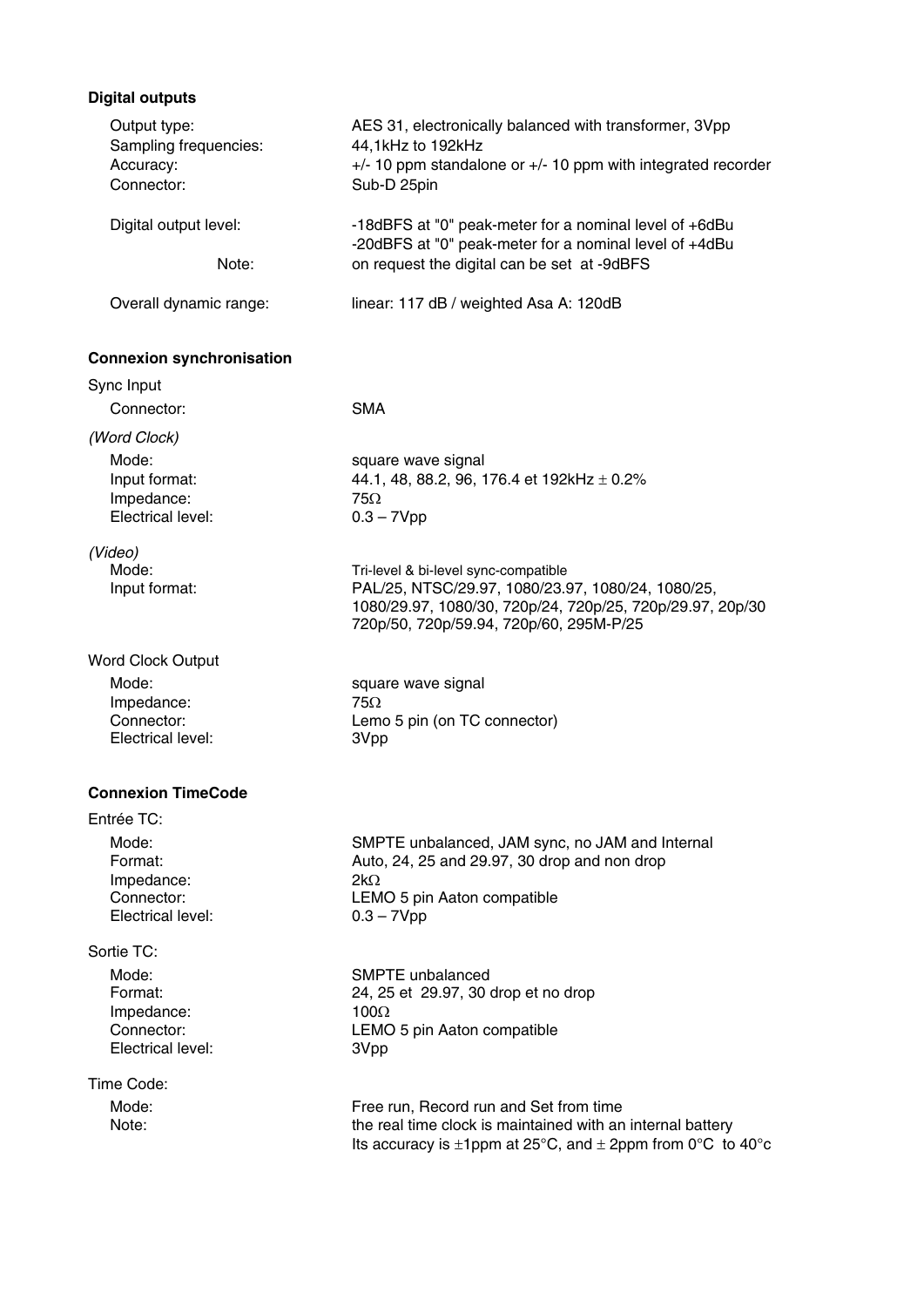## **Connexion USB**

| Mode:                     | USB 2.0 HI-SPEED (slave mode only)                       |
|---------------------------|----------------------------------------------------------|
| Connector:                | USB mini B                                               |
| <b>Recording media</b>    |                                                          |
| Internal hard disk:       | 60Gb, ATA interface, 4200 t/min, FAT32 or SSD 64Gb       |
| CompactFlash:             | CF type I and II, FAT32                                  |
| System                    |                                                          |
| Sampling frequencies:     | 44.1, 48, 88.2, 96, 176.4 and 192kHz                     |
| Sampling correction FS:   | UP & DOWN 0.1% for NTSC corrections                      |
| Internal clock accuracy:  | $<$ 0.2 ppm at 20°C and $\pm$ 1.5ppm from -20°C to +70°C |
| ADC and DAC Resolution's: | 24 bits, 16 bits and 16 bits dithering                   |
| <b>DSP Resolution:</b>    | 40bits                                                   |

### **Power requirements**

| Internal powering:         | 18V nominal with 12 batteries alkaline LR20 (D) standards 1,5V<br>14.4V nominal with 12 rechargeable NiCd ou NiMH LR20 (D) 1.2V                      |
|----------------------------|------------------------------------------------------------------------------------------------------------------------------------------------------|
| Running time on batteries: | approx. 3h with 12 batteries alkaline LR20 (D) standards<br>approx. 3.5h with 12 rechargeable NiCd<br>approx. 7h with 12 rechargeable NiMh           |
| External power supply:     | 10,5V to 20V DC, 5A peak, 2,2 A average at 12VDC                                                                                                     |
| Power consumption:         | 16 watts typical<br>maximum 24 watts, all channel On with nominal level modulation<br>and all Led's Meters and Meters backlight at maximum intensity |

**Operating temperature:** from -25°C (-13°F) to 70°C (158°F)